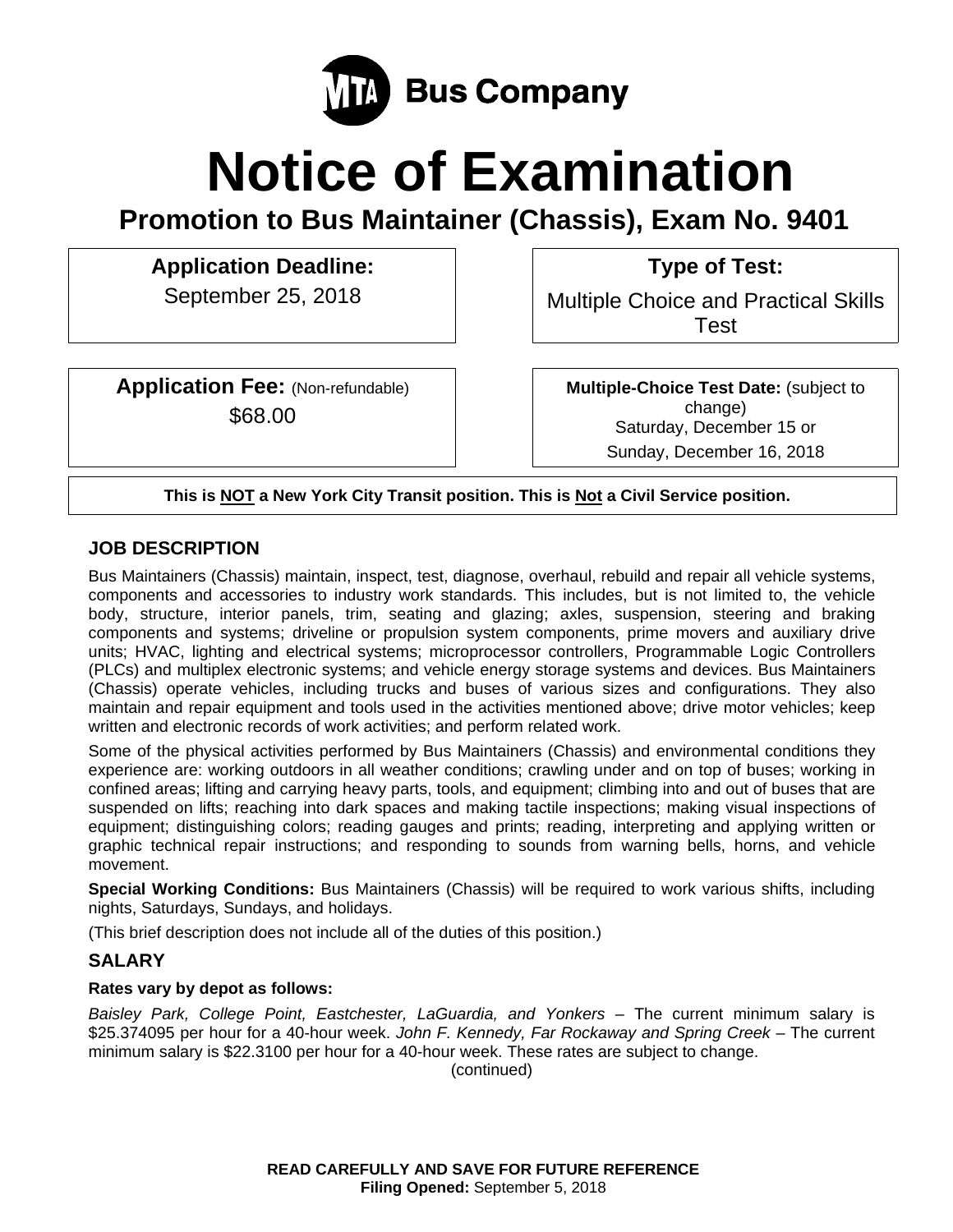# **ELIGIBILITY TO TAKE EXAMINATION**

This examination is open to each employee of **MTA Bus Company** who **on the day of the multiple-choice test**:

- 1. Is employed in the title of Maintainer's Helper; or
- 2. Is employed in the title of Cleaner/Maintainer's Helper **and** meets one of the following education and experience requirements by the last day of the application period:

#### **Education and Experience Requirements:**

NOTE: If you are a Maintainer's Helper, you do not need to submit your education and experience. If you are a **Cleaner/Maintainer's Helper, you must meet one of the requirements below in order to qualify and must submit your education and experience when you apply:** 

- A) Two years of full-time satisfactory experience as a mechanic's helper, apprentice or trainee performing or assisting in the performance of automotive or aircraft maintenance and repair; or
- B) Graduated from a recognized trade school or technical school, approved by a state's Department of Education or comparable agency, with a major course of study in automotive mechanics or a closely related field, totaling 600 hours; or
- C) Graduated from a vocational high school, approved by a state's Department of Education or comparable agency, with a major course of study in automotive mechanics, or a closely related field; or
- D) Graduated from an accredited college or university with an AAS degree or higher in automotive mechanics or a closely related field. Accreditation must be by a regional, national, professional or specialized agency recognized as an accrediting body by the U.S. Secretary of Education and by the Council for Higher Education Accreditation (CHEA).
- 3. And is not otherwise ineligible.

**The following are types of experience that are not acceptable:** Auto body mechanic's helper, tire repair and replacement, vehicle cleaning, automotive parts sales, exclusive lube or fuel servicing, specialty parts replacement (e.g. muffler, glass), sound system technician.

**Foreign Education Fact Sheet (Cleaner/Maintainer's Helpers only - Required only if you need credit for your foreign education to meet the education and experience requirements):** If you were educated outside the United States, you must have your foreign education evaluated to determine its equivalence to education obtained in the United States.The services that are approved to make this evaluation, as well as instructions on how to submit this evaluation are listed on the Foreign Education Fact Sheet, which will be available when you complete your application online. When you contact the evaluation service, ask for a "document-by-document" (general) evaluation of your foreign education.

**Please Note: Only** applicants who are eligible under "2" in the "**Eligibility to Take Examination"** section are required to submit their education and experience and, if applicable, the Foreign Education Fact Sheet,.

You are responsible for determining whether you meet the eligibility requirements for this examination prior to submitting the application. If you do not know if you are eligible, check with **your department's Human Resources representative.** You may be given the test before we verify your eligibility. If you are marked "Not Eligible," your application fee will **not** be refunded and you will **not** receive a score.

#### **This examination is NOT open to employees of New York City Transit, MaBSTOA or to employees of other MTA agencies.**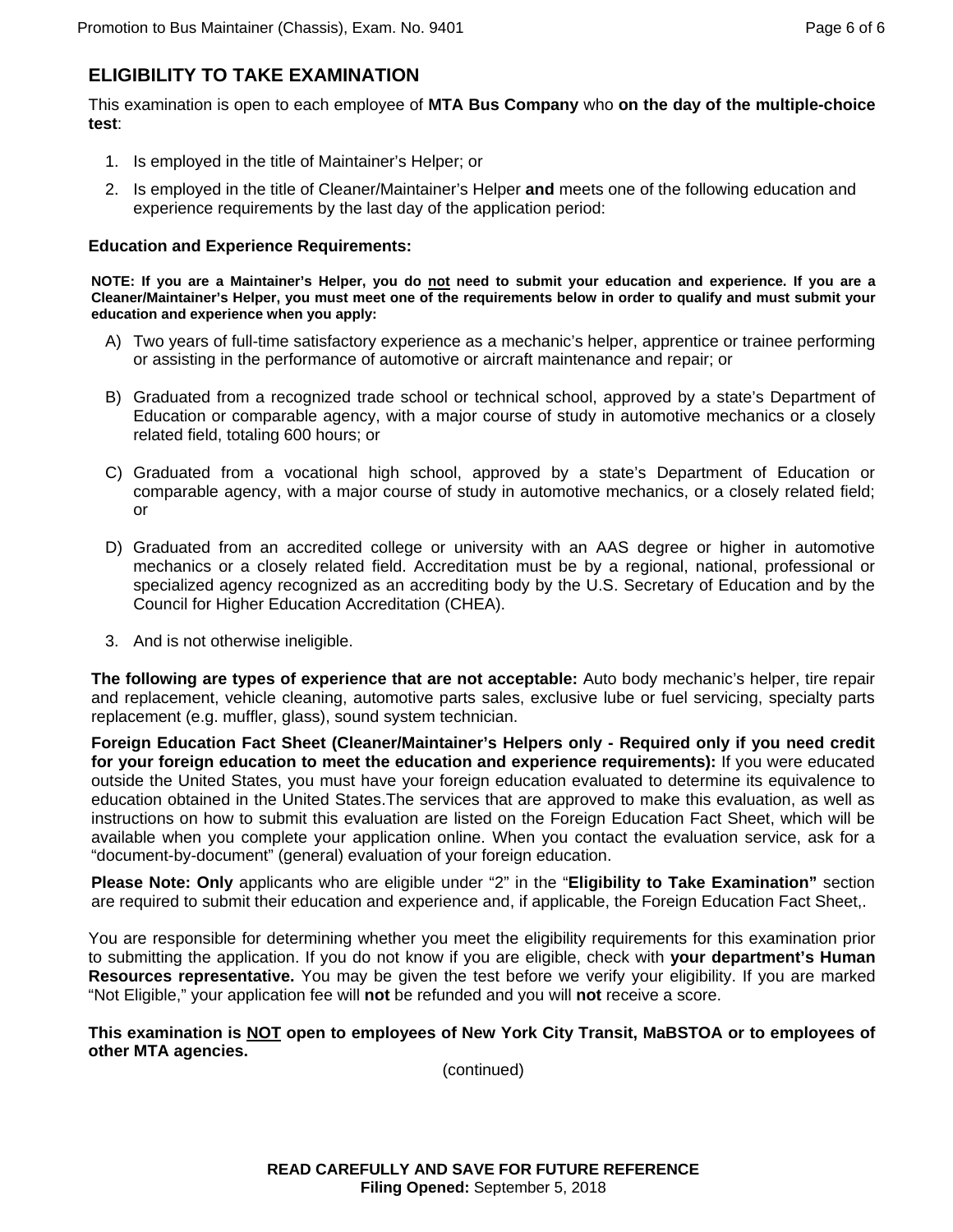# **REQUIREMENTS TO BE PROMOTED**

**Driver License Requirement:** At the time of promotion, you must possess either:

- 1. A Class B *Commercial Driver License (CDL)* valid in the State of New York with a passenger endorsement and no disqualifying restrictions; or
- 2. A Motor Vehicle Driver License valid in the state of New York and a Learner Permit for a Class B *Commercial Driver License (CDL)* valid in the State of New York with a passenger endorsement and no disqualifying restrictions.

Candidates who qualify under "2" above will be promoted subject to the receipt of a Class B Commercial Driver License (CDL) valid in the State of New York with a passenger endorsement and no disqualifying restrictions at the end of a special training course in bus operation.

Candidates who fail to successfully complete the special training course in bus operation, including the receipt of a Class B CDL valid in the State of New York with a passenger endorsement and no disqualifying restrictions, will be terminated.

If you have serious moving violations, a license suspension or an accident record, you may be disqualified. The Class B CDL with passenger endorsement and no disqualifying restrictions must be maintained for the duration of your employment.

**Probation Completed:** At the time of promotion, you must have completed your probationary period in one of the eligible titles indicated in the above "Eligibility to Take Examination" section.

**Medical Requirement:** Medical guidelines have been established for the position of Bus Maintainer (Chassis). You will be examined to determine whether you can perform the essential functions of the position of Bus Maintainer (Chassis). Where appropriate, a reasonable accommodation will be provided for a person with a disability to enable him or her to perform the essential functions of the position.

**Drug Screening Requirement:** You must pass a drug screening in order to be promoted, and if promoted, you will be subject to random drug and alcohol tests for the duration of your employment. Additionally, if you have tested positive on a drug or alcohol test or had a refusal to test during pre-employment or while employed by a Federal DOT-regulated employer during the applicable period, you must have completed the Substance Abuse Professional (SAP) process required by federal law in order to be promoted to this safetysensitive position.

**Pre-Promotional Evaluation:** All promotions are subject to pre-promotional evaluations.

# **HOW TO SUBMIT AN APPLICATION AND PAY THE APPLICATION FEE**

If you believe you meet the requirements in the "ELIGIBILITY TO TAKE EXAMINATION" section, submit an Application online by the last day of the application period unless you are requesting a Fee Waiver. Applicants who wish to request a Fee Waiver should refer to the "HOW TO SUBMIT AN APPLICATION WHEN REQUESTING A FEE WAIVER" section below.

**Application Fee**: This fee is generally not refundable. Under special circumstances, you may be entitled to a refund. You should refer to the Department of Citywide Administrative Services (DCAS) Exam Regulations to determine if you are entitled to a refund prior to requesting a refund. You can refer to the bottom of the last page of this Notice of Examination for instructions on how to obtain a copy of the DCAS Exam Regulations.

#### **Online Applications:**

1. Apply using the "BSC" employee portal at: www.mymta.info by the last day of the application period.

- 2. You must pay the application fee via payroll deduction. To request a fee waiver, you must apply by mail.
- 3. You will be sent a confirmation email after you complete your application and pay the application fee.

Save your confirmation numbers for future references and proof of filing an *Application.* Computers with internet access are available on a limited basis at branches of the New York Public Library, the Brooklyn Public Library and the Queens Library to patrons with a valid library card.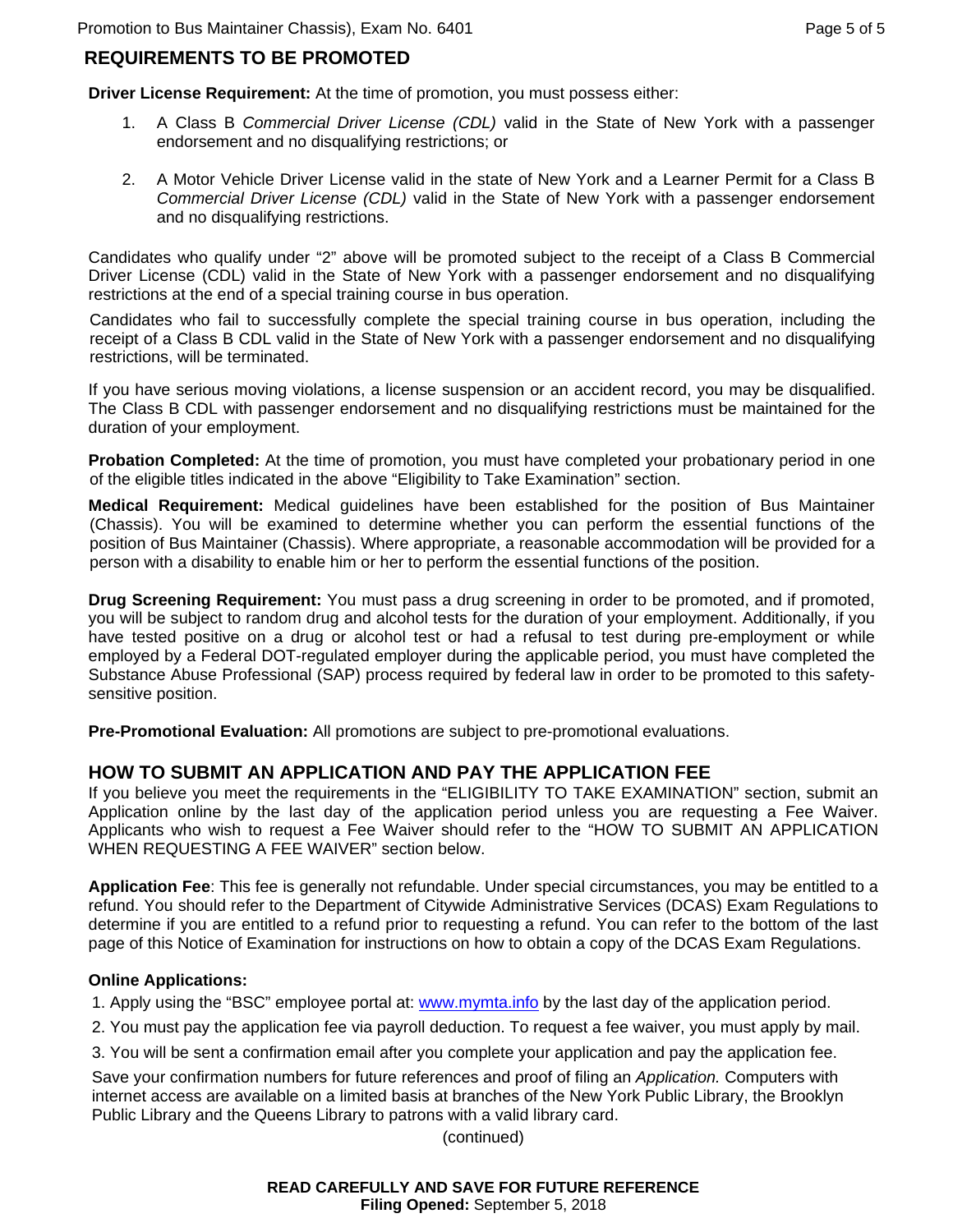## **HOW TO SUBMIT AN APPLICATION WHEN REQUESTING A FEE WAIVER**

Applicants who wish to request a Fee Waiver must obtain an *Application* in person at the MTA New York City Transit Exam Information Center (as indicated below) and must submit the *Application* and required forms by mail **by the last day of the application period**.

MTA New York City Transit will not accept applications in person. Additional information on requesting an application fee waiver is available with the *Application*.

**MTA New York City Transit Exam Information Center**: Open Monday through Friday, from 9 AM to 3PM, in the lobby of 180 Livingston Street, Brooklyn, New York. Directions: take the A, C, F, or R trains to the Jay Street-Metro Tech Station, or the 2 or 3 trains to the Hoyt Street Station.

## **ADMISSION LETTER**

An *Admission Letter* or a *Not Eligible or Qualified Letter* will be mailed to you about 10 days before the first date of the multiple-choice test. If you do not receive an *Admission Letter* at least 4 days before this date, you may obtain a duplicate letter at the MTA New York City Transit Exam Information Center (as indicated above). A paper copy of the *Admission Letter* is your ticket for admission to the test.

Employees **must** keep their official mailing address **up to date.** The address on file with the MTA Business Service Center (BSC) may be used to mail correspondence, including the *Admission Letter.*

## **THE TEST**

You will be given a qualifying multiple-choice test and a competitive practical skills test. You must achieve a score of at least 70% to pass each test. Only those who pass the qualifying multiple-choice test will be called to take the practical skills test. Your score on the practical skills test will determine 85% of your final score. Your seniority will determine the remaining 15%. You must pass the test to have your seniority credited. Your seniority score will be 70 plus 3 points for each year of service in MTA Bus Company or one of the private bus companies consolidated under MTA Bus Company to a maximum of 100% for 10 years or more of eligible service. Partial seniority credit will be given for each day served as an MTA Bus Company employee. Time served prior to a break in service of more than one year will not be credited.

The qualifying multiple-choice test may include questions on: the maintenance, troubleshooting and repair of buses, automobiles and trucks, including their engines, transmissions, running gears, air-conditioning, and electrical and mechanical accessories; proper selection and use of materials, machinery and tools of the trade; safe and efficient work practices; reading and interpreting specifications and drawings; related mathematical calculations; record keeping; and other related areas.

The competitive practical skills test may be designed to measure your ability to use tools; read schematics; install, repair, and adjust vehicle components; and troubleshoot and repair electrical components using meters and other equipment.

**Warning**: You are not permitted to enter the test site with cellular phones, beepers, pagers, cameras, portable media players, or other electronic devices. Calculators are **not** permitted. Electronic devices with an alphabetic keyboard or with word processing or data recording capabilities such as planners, organizers, etc. are prohibited. If you use any of these devices in the building at any time before, during or after the test, you may not receive your test results, your score may be nullified, and your application fee will not be refunded.

**Leaving**: You must leave the test site once you finish the multiple-choice test. If you leave the test site after being fingerprinted, but before completing the test, you will not be permitted to re-enter. If you disregard this instruction and re-enter the test site, you may not receive your test results, your test score may be nullified, and your application fee will not be refunded.

You must present your employee ID when you arrive to take the multiple-choice test.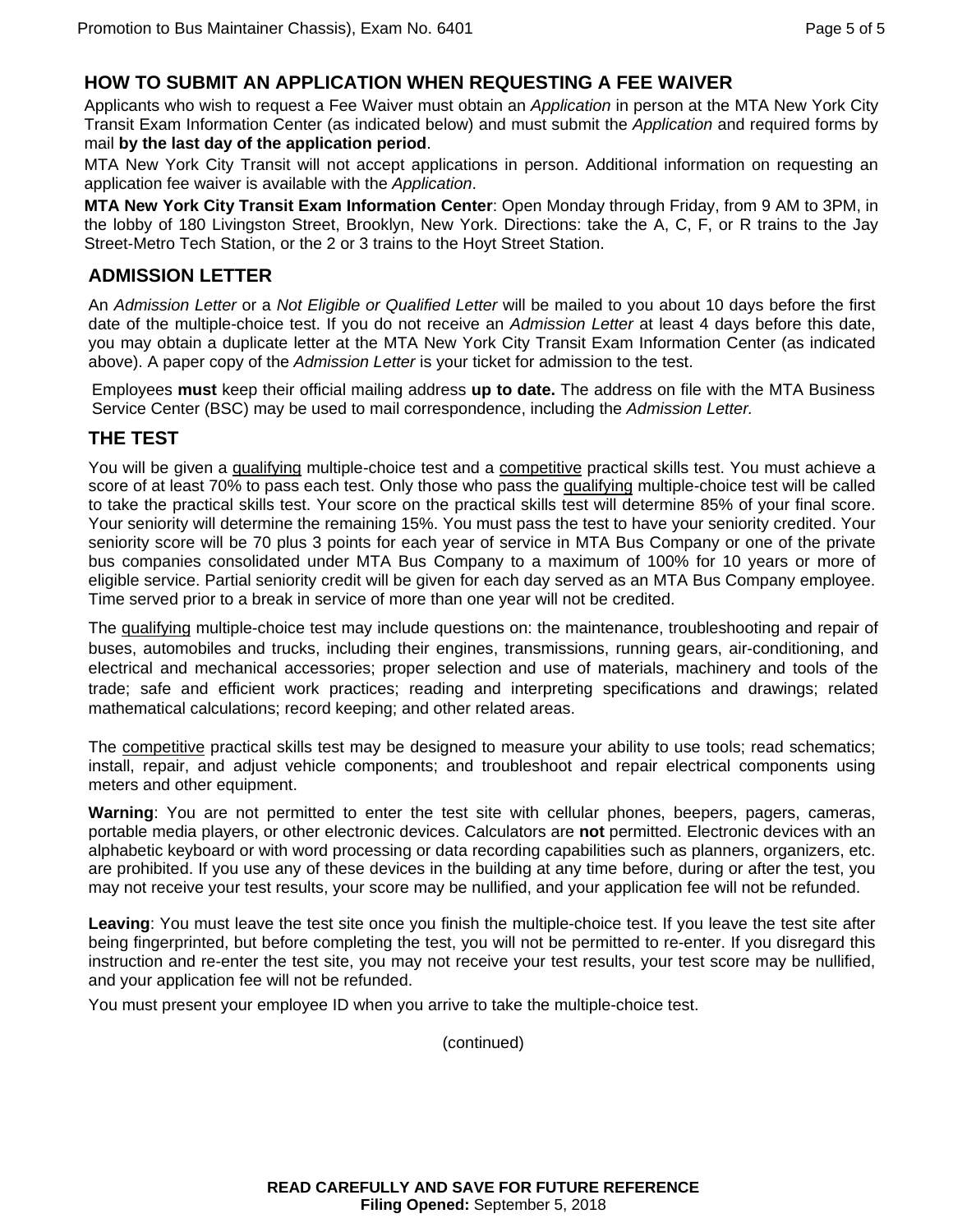## **THE TEST RESULTS**

If you pass the qualifying multiple-choice test and the competitive practical skills test and meet all of the other requirements and conditions, your name will be placed on an eligible list and you will be given a list number. You will be notified by mail of your test results. You will be considered for promotion when your name is reached on the eligible list.

Vacancies at the Far Rockaway and John F. Kennedy depots will be filled through the canvassing of eligible candidates employed at either depot in list order. Vacancies at the Baisley Park, College Point, Eastchester, LaGuardia, and Yonkers depots as well as those at the East New York shop will be filled through the canvassing of eligible candidates employed at any one of those locations in list order. Vacancies at the Spring Creek depot will be filled through the canvassing of eligible candidates employed at that depot in list order.

## **ADDITIONAL INFORMATION**

You are required to complete and pass all parts of a training course in bus maintenance operations before the end of a six-month probation period. Those probationary employees who do not successfully complete this training course will be returned to their previous titles.

## **SPECIAL ARRANGEMENTS**

**Late Filing:** Consult with **your department's Human Resources representative** to determine the procedure for filing a late *Application* if you meet one of the following conditions:

- 1. You are absent from work for at least one-half of the application period and are unable to apply for reasons such as vacation, sick leave or military duty; or
- 2. You become eligible after the above application period, but on or before the first day of the multiplechoice test.

**Special Test Accommodations:** If you plan to request special testing accommodations due to disability or an alternate test date due to your religious belief, follow the instructions included with your *Application* and mail your request to the address found in the "Correspondence" section below no later than 30 days prior to the scheduled test date.

**Make-Up Test:** You may apply for a make-up test if you cannot take the test on the regular test date for any of the following reasons:

- 1. Compulsory attendance before a public body;
- 2. On-the-job injury or illness;
- 3. Absence for one week following the death of a spouse, domestic partner, parent, sibling, child or child of a domestic partner;
- 4. Absence due to ordered military duty;
- 5. A clear error for which MTA New York City Transit is responsible; or
- 6. A temporary disability, pregnancy-related, or child-birth-related condition preventing you from taking the test.

To request a make-up test, mail your request with your documentation of special circumstances to the address found in the "Correspondence" section below within one week of your scheduled test date.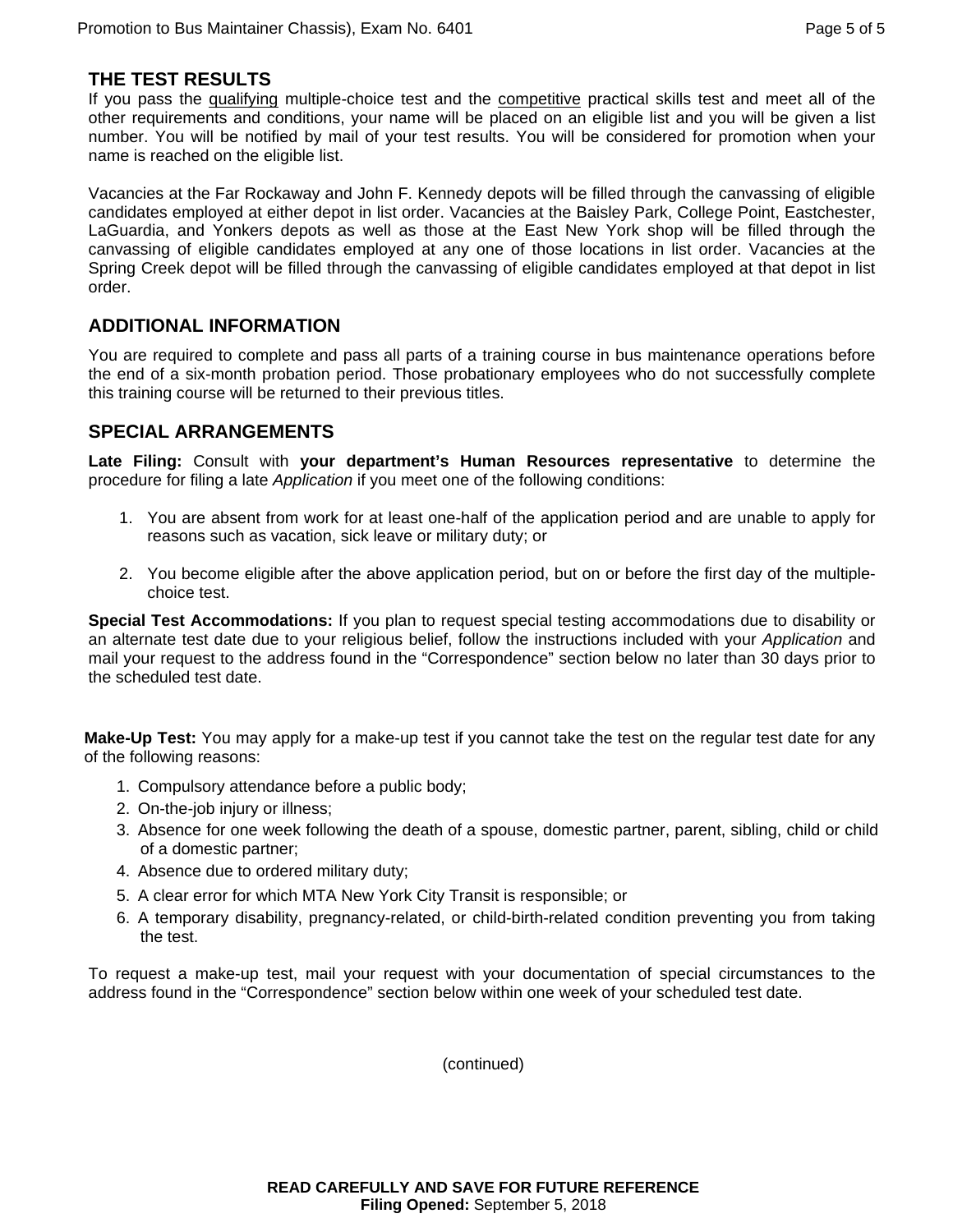# **CORRESPONDENCE**

**Change of Contact Information**: It is critical that you promptly notify MTA New York City Transit Examinations Unit of any change to your contact information (telephone number, mailing address and/or email address). You may miss important information about your exam(s) or consideration for appointment, including important information that may require a response by a specified deadline, if we do not have your correct contact information. To update your contact information, you may:

- 1. Visit us at the MTA New York City Transit Exam Information Center;
- 2. Email us at examsunit@nyct.com, with the subject named 'Contact Info Update'; or
- 3. Mail us at the address below, with the words 'Contact Info Update' next to the exam title.

Your request must include your full name, exam title(s), exam number(s) and your old and new telephone numbers, mailing and/or email address.

#### **All changes to your employee contact information must also be made through the MTA Business Service Center (BSC) via the employee portal at http://www.mymta.info.**

All other correspondence must be sent to the following address:

Promotion to Bus Maintainer (Chassis), Exam No. 9401 MTA New York City Transit 180 Livingston Street, Room 4070 Brooklyn, NY 11201

# **PENALTY FOR MISREPRESENTATION**

Any intentional misrepresentation on the *Application* or examination may result in disqualification, even after promotion, and may result in criminal prosecution.

MTA Bus Company is an equal opportunity employer and welcomes applications from all qualified persons. The General Examination Regulations of the Department of Citywide Administrative Services are posted at www.nyc.gov/dcas and copies are available in the MTA Exam Information Center, 180 Livingston Street (Lobby), Brooklyn, NY 11201.The list resulting from this examination will be based strictly on examination ratings attained by candidates through their test scores, as described above. NYC Transit Personnel Testing, Selection & Classification Unit Title Code: MTA03

> **READ CAREFULLY AND SAVE FOR FUTURE REFERENCE Filing Opened:** September 5, 2018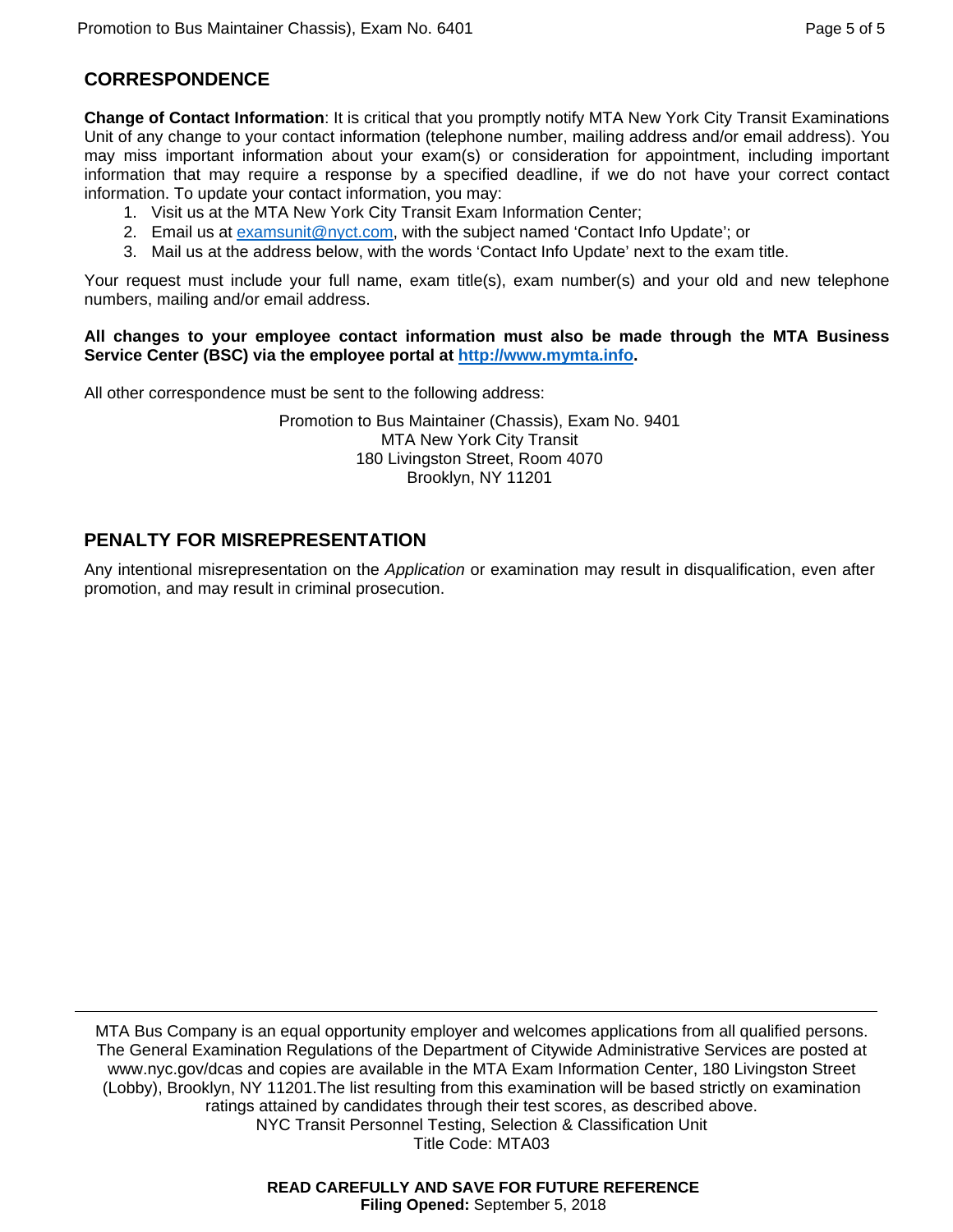**JIL New York City Transit 15 MHz New York City Transit 15 MHz BUS COMPANY 180 Livingston Street, Room 4070 Brooklyn NY 11201** 







Brooklyn, New York 11201

# **FOREIGN EDUCATION FACT SHEET**

- - To receive credit in the examination for your foreign education, you must have your foreign education evaluated **by one of the approved services listed on the reverse side.**
- - Refer to the Required Forms section of the Notice of Examination to find out whether you need a "document-by document" (general) evaluation or a "course-by-course" evaluation (which includes a "document by-document" evaluation) of your foreign education.
- -Evaluation fees must be paid by the applicant.
- - Your evaluation must be received no later than **8 weeks** from the application deadline. If your evaluation is not received by this time, your foreign education will not be rated. An extension of this time limit is available if the evaluation service submits an acceptable reason in writing for the delay.
- - All acceptable foreign education evaluation documents submitted directly by the evaluation service to the address below will be retained by MTA New York City Transit in a permanent file for future reference.
- 1. Have the evaluation service mail your completed original evaluation to:

Personnel Testing, Selection and Classification Unit c/o (please state the specific Exam Title and Exam Number) 180 Livingston Street, Room 4070 Brooklyn NY 11201

- 2. Have the evaluation service include:
	- $\bullet$ Your **name** and **social security number** with the evaluation; and
	- -The **title** and **examination number** of the examination you are applying for on the envelope.
	- -A stamped, self-addressed stamped post card (as mentioned in # 6 below).
- 3. Photocopies sent by candidates will **not** be accepted.
- 4. Only evaluations which have the raised seal or original stamp of the evaluation service on the document **and** are submitted directly to MTA New York City Transit by an approved evaluation service will be accepted.
- 5. If you previously had an evaluation by one of the approved services listed on the reverse side, you may request that the service send a certified duplicate original directly to MTA New York City Transit.
- 6. To obtain confirmation that MTA New York City Transit has received your evaluation from the service, have a stamped, self-addressed post card sent to us by the service along with your evaluation. We will return the post card to you to acknowledge that your evaluation has been received.